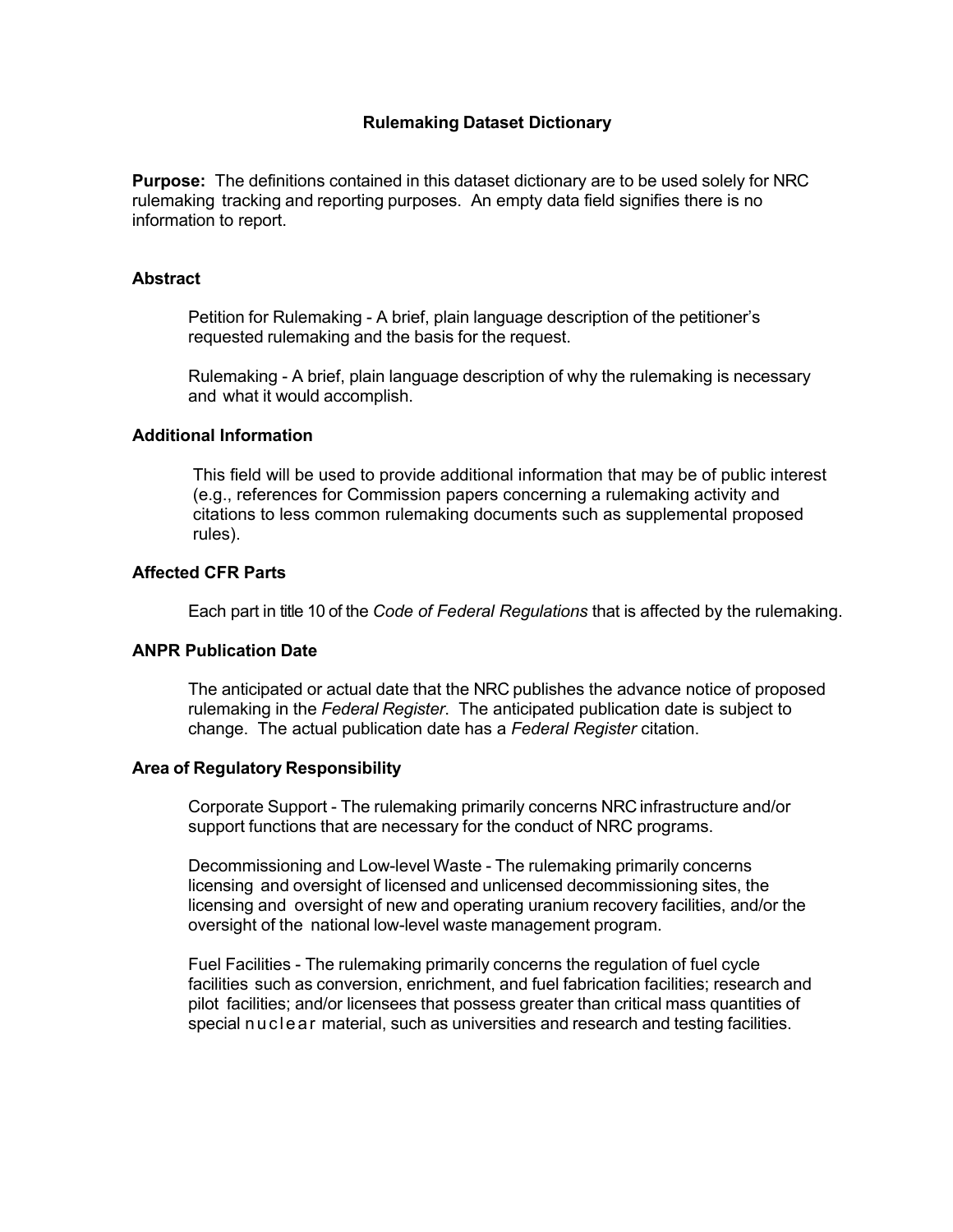New Reactors - The rulemaking primarily concerns regulatory activities associated with locating, licensing, and/or overseeing construction of new nuclear power reactors.

Nuclear Materials Users - The rulemaking primarily concerns the regulatory safety and security infrastructure needed to process and handle nuclear materials, including licensing, inspection, event evaluation, research, incident response, allegation, enforcement programs, import/export authorizations, and/or major information technology systems.

Operating Reactors - The rulemaking primarily concerns the regulation of civilian nuclear power and non-power production and utilization facilities.

Spent Fuel Storage and Transportation - The rulemaking primarily concerns the regulation of storage of spent fuel and the transport of radioactive materials to support domestic and international commerce.

### **Associated Guidance Documents**

No - The NRC does not anticipate new and/or revised regulatory guidance associated with the rulemaking.

Yes - The NRC anticipates new and/or revised regulatory guidance associated with the rulemaking.

### **Associated Petitions**

The PRM Number for a petition for rulemaking that is being considered in combination with a similar petition for rulemaking.

### **Associated PRM Numbers**

The PRM Number for a petition for rulemaking that is being considered in the rulemaking.

## **Associated Rulemakings**

The title and Docket ID for a rulemaking that is associated with or being considered in the rulemaking.

#### **Category**

Petition for Rulemaking - A member of the public uses this process to ask the NRC to conduct rulemaking. See Subpart H, "Rulemaking," of Part 2, "Agency Rules of Practice and Procedure," of Title 10 of the *Code of Federal Regulations*.

Rulemaking - The NRC's process for developing and amending its regulations in Chapter I of Title 10 of the *Code of Federal Regulations.*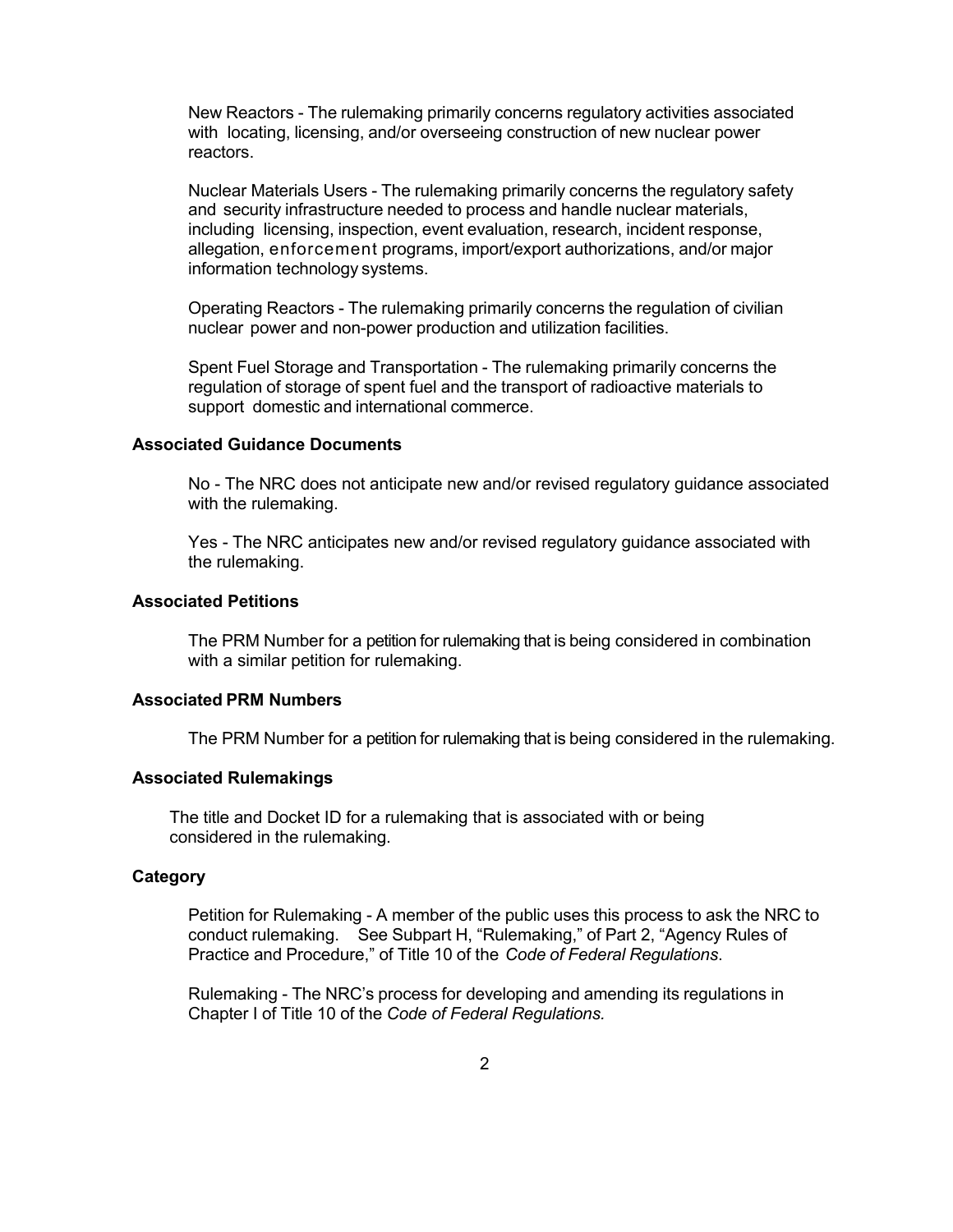### **CPR Factors**

Factor A - This factor includes rulemaking activities that support the NRC's Strategic Plan goals of ensuring the safe and secure use of radioactive materials.

Factor A Score - This factor is scored between 0 and 20.

Factor B - This factor includes rulemaking activities that support the NRC's Strategic Plan cross-cutting strategies for enhancing regulatory effectiveness and/or openness in the conduct of regulatory activities.

Factor B Score - This factor is scored between 0 and 10.

Factor C - This is a governmental factor representing the relative interest of the NRC, Congress, or other governmental bodies in the rulemaking activity.

Factor C Score - This factor is scored between 0 and 10.

Factor D - This factor is an external factor representing the relative interest in the rulemaking activity to members of the public, non-governmental organizations, the nuclear industry, vendors, and suppliers.

Factor D Score - This factor is scored between 0 and 5.

### **CPR Priority**

The rulemaking's priority (High, Medium, or Low) is set by the Common Prioritization of Rulemaking working group, overseen by the Office of the Executive Director for Operations, and reviewed by the Commission during the annual budget process. The methodology used by the Common Prioritization of Rulemaking working group to set rulemaking priorities is available in the NRC's Agencywide Documents Access and Management System under Accession No. ML15086A074. A rulemaking's priority is subject to change.

### **CPR Priority Justification**

The rulemaking priority's justification based on the Common Prioritization of Rulemaking methodology. A rulemaking's priority justification is subject to change.

## **CPR Score**

The rulemaking priority is determined by adding the scores for Factors A, B, C, and D together for each rulemaking activity. A high-priority rulemaking activity scores between 31-45, a medium-priority rulemaking activity scores between 16-30, and a low-priority rulemaking activity scores between 0-15. A rulemaking's CPR Score is subject to change.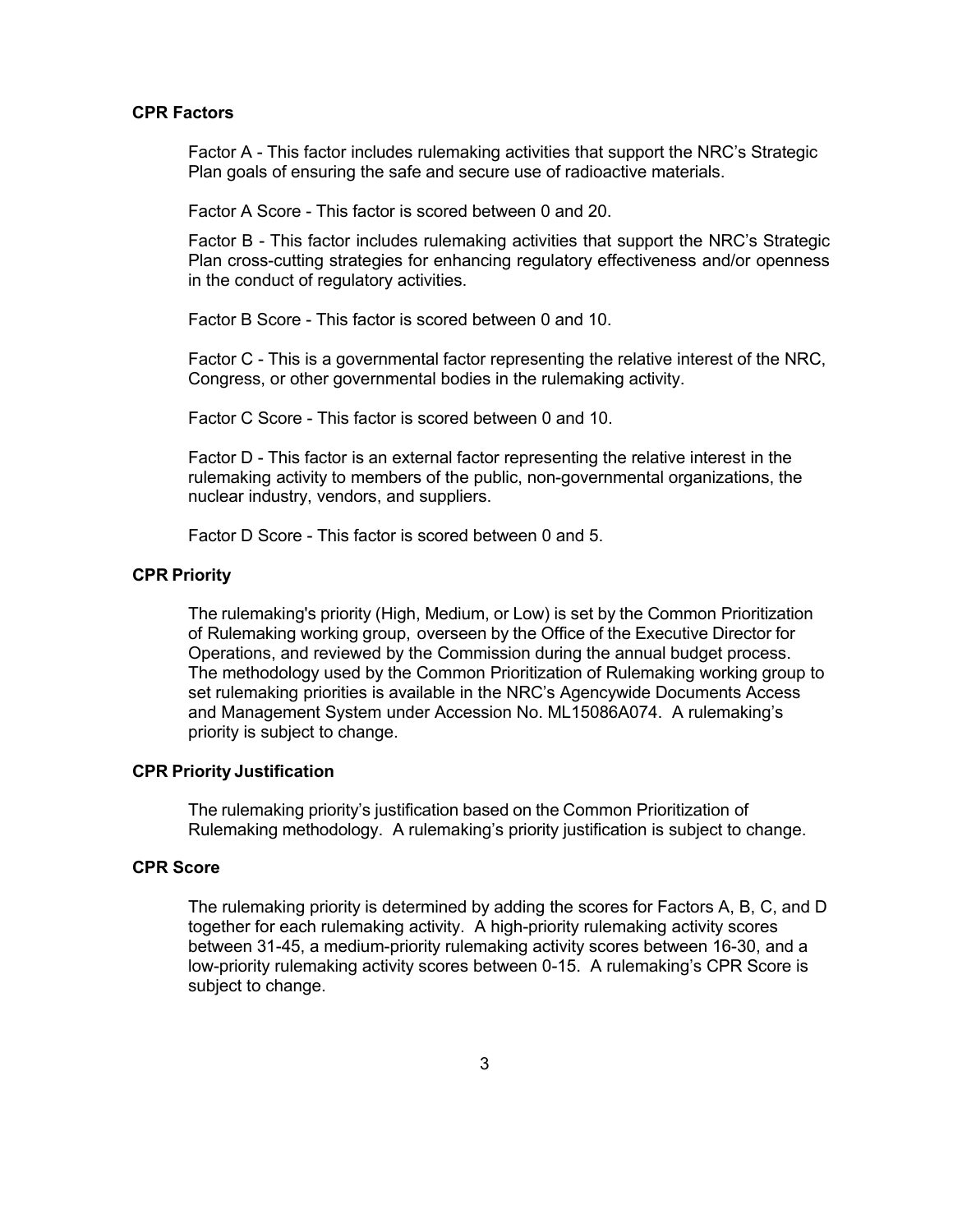## **Confirmation of Effective Date Notice Publication Date**

The actual date that the NRC publishes a notice in the *Federal Register* to confirm the effective date of a direct final rule.

## **Confirmation of Effective Date Notice to Signature Authority**

The anticipated or actual date that the NRC staff provides the draft confirmation of effective date notice to an NRC official with authority to approve/sign the notice. The anticipated date is subject to change.

## **Contract \$1**

Estimated contract funds per fiscal year needed to complete the rulemaking.

### **Date of Notice of Docketing**

Date the NRC publishes a *Federal Register* notice to inform the public that the NRC has docketed the petition for rulemaking, as described in § 2.803 of Title 10 of the *Code of the Federal Regulations*, "Petition for Rulemaking - NRC Action."

## **Date PRM Docketed**

Date the NRC dockets the petition for rulemaking as described in § 2.803 of Title 10 of the *Code of the Federal Regulations*, "Petition for Rulemaking - NRC Action."

### **Date PRM Received**

Date the NRC received the petition for rulemaking.

## **Direct Final Rule**

1

A direct final rule is an abbreviated rulemaking action that the NRC employs for a rulemaking that is not overly technical nor controversial and for which little/no public comment is expected. The process does allow for the possibility that the NRC would need to address a significant adverse comment. In this process, the proposed and final rules are published on the same date. For additional information see the NRC's Direct Final Rule webpage at https://www.nrc.gov/aboutnrc/regulatory/rulemaking/rulemaking-process/direct-final-rule.html.

## **Direct Final Rule Package to Signature Authority**

The anticipated or actual date that the NRC staff provides the draft direct final rule package to an NRC official with authority to approve/sign the direct final rule and companion proposed rule. The anticipated date is subject to change.

<sup>1</sup> Consistent with budget practices, pre-decisional budget information will not be provided to the public.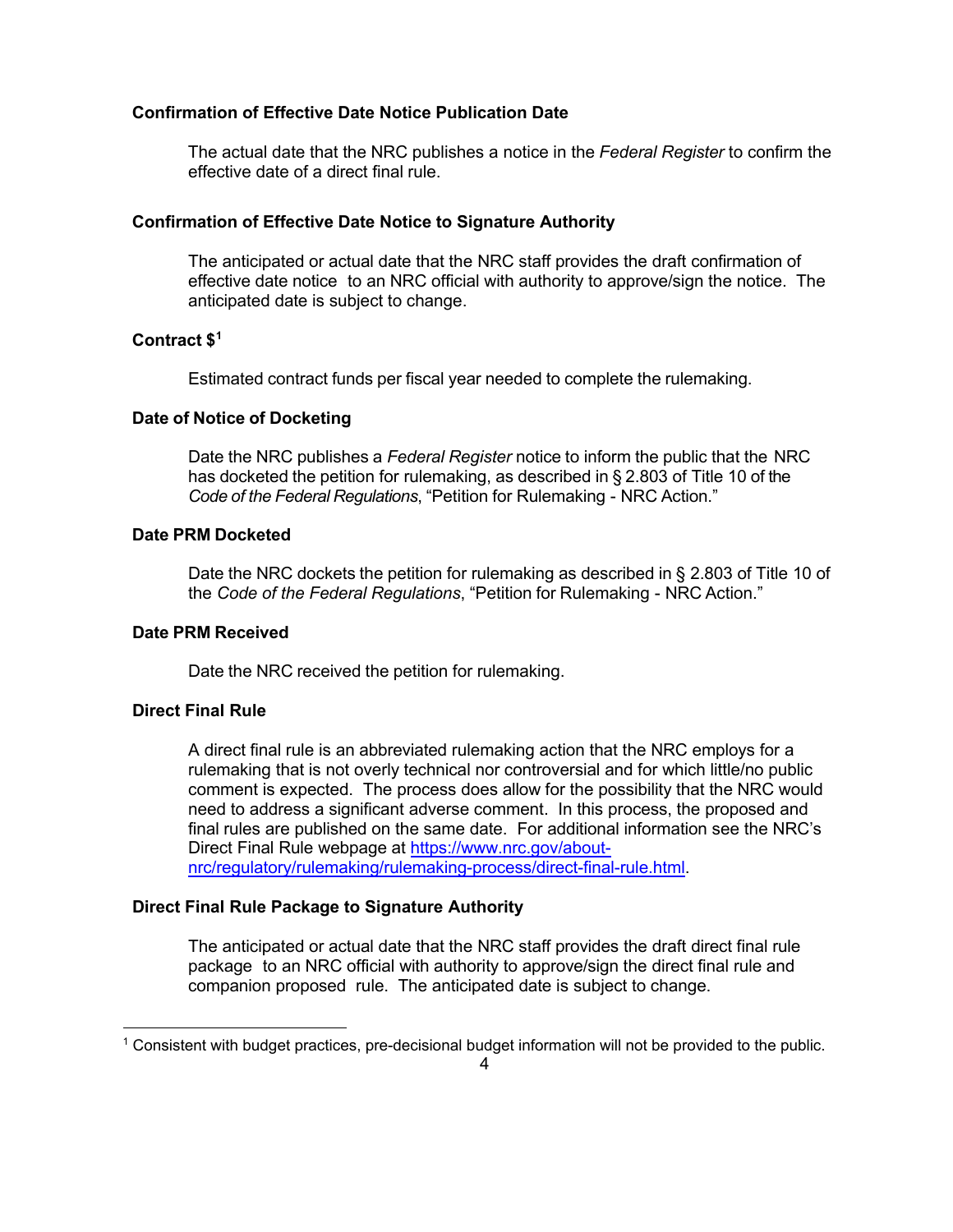#### **Direct Final Rule Publication Date**

The anticipated or actual date that the NRC publishes the direct final and companion proposed rule in the *Federal Register*. The anticipated publication date is subject to change. The actual publication date has a *Federal Register* citation.

### **Direct Final Rule Withdrawal Notice Publication Date**

Date the NRC publishes a *Federal Register* notice to inform the public that the NRC is withdrawing a direct final rule.

### **Direct Final Rule Withdrawn**

No - The NRC did not withdraw the direct final rule.

To Be Determined - Publication of a direct final rule is pending or the NRC has received a public comment and determination regarding whether the comment is adverse or not is pending.

Yes - The NRC withdrew the direct final rule.

#### **Docket ID**

The NRC and the public use the docket identification (ID) to track all documents related to a rulemaking or a petition for rulemaking. The Docket ID is assigned to each rulemaking by the NRC when the Commission approves the associated rulemaking plan or when the NRC staff initiates a Commission delegated rulemaking that does not require a rulemaking plan. The Docket ID is assigned by the NRC to each petition for rulemaking when the NRC dockets the petition for rulemaking as described in § 2.803 of Title 10 of the *Code of the Federal Regulations*, "Petition for Rulemaking - NRC Action." A Docket ID will remain inactive on www.regulations.gov until the NRC is sues an action on the rulemaking or petition for rulemaking and posts that action in the docket.

## **Final Rule Compliance Date**

The anticipated or actual deadline by which affected licensees must comply with the final rule. The anticipated date is subject to change. In many instances the Final Rule Compliance Date is the Final Rule Effective Date (see definition in this dictionary).

## **Final Rule Effective Date**

The anticipated or actual date by which the final regulation is considered to be part of the current *Code of Federal Regulations*. The anticipated date is subject to change. In many instances the Final Rule Effective Date may also be the Final Rule Compliance Date (see definition in this dictionary).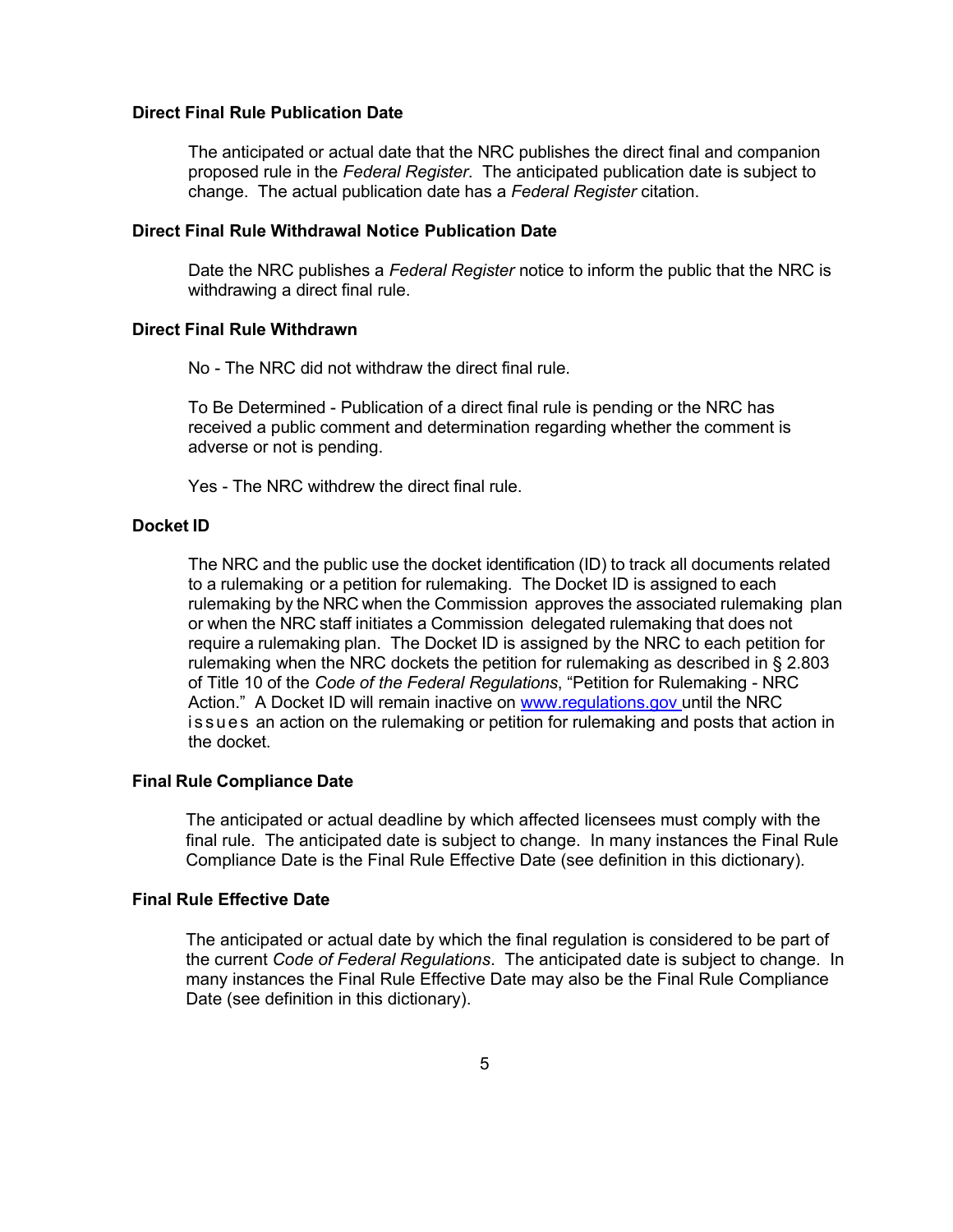### **Final Rule Publication Date**

The anticipated or actual date that the NRC publishes a final rule in the *Federal Register*. The anticipated publication date is subject to change. The actual publication date has a *Federal Register* citation.

## **Final Rule to Signature Authority**

The anticipated or actual date that the NRC staff provides the draft final rule package to an NRC official with authority to approve/sign the final rule. The anticipated date is subject to change.

#### **FR Citation for ANPR**

The *Federal Register* volume number and page number for the public notice that the NRC is considering amending its regulations.

## **FR Citation for Confirmation of Effective Date Notice**

The *Federal Register* volume number and page number for the public notice that the NRC is confirming the effective date of a direct final rule.

## **FR Citation for Direct Final Rule**

The *Federal Register* volume number and page number for the public notice that the NRC is amending its regulations.

### **FR Citation for Direct Final Rule Withdrawal Notice**

The *Federal Register* volume number and page number for the public notice that the NRC is withdrawing a direct final rule.

## **FR Citation for Final Rule**

The *Federal Register* volume number and page number for the public notice that the NRC is amending its regulations.

### **FR Citation for Notice of Docketing**

The *Federal Register* volume number and page number for the public notice that the NRC has docketed a petition for rulemaking.

## **FR Citation for PRM Disposition Notice**

The *Federal Register* volume number and page number for the public notice that describes how the NRC has dispositioned the issues raised in a petition for rulemaking.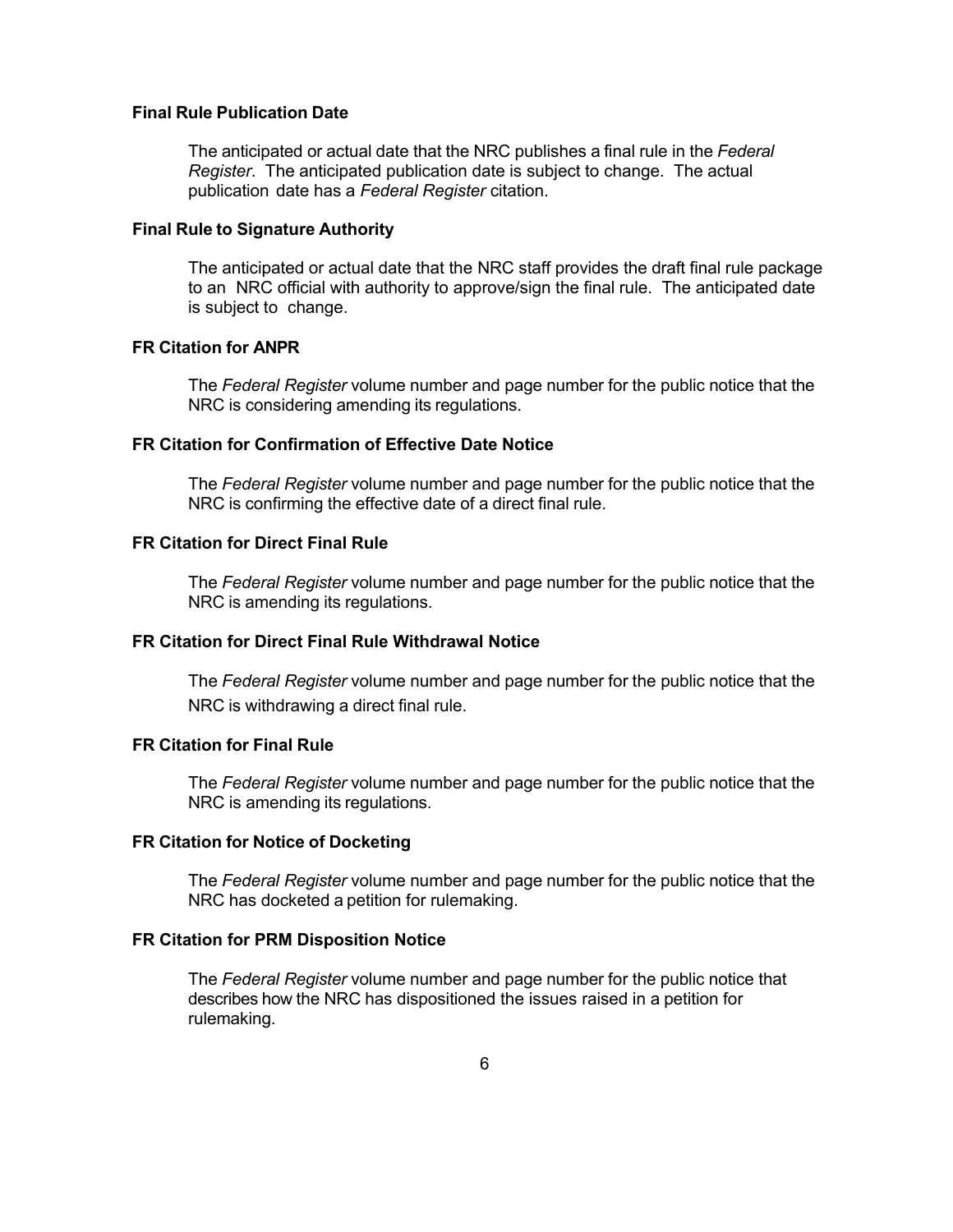### **FR Citation for Proposed Rule**

The *Federal Register* volume number and page number for the public notice that the NRC is requesting comments on a proposed rule.

### **FR Citation for Regulatory Basis**

The *Federal Register* volume number and page number for the public notice making a final regulatory basis available to the public.

## **Full Time Equivalent (FTE)2**

Estimated number of full-time employees per fiscal year needed to complete the rulemaking.

# **NRC Contact**

Name(s), phone number(s), and e-mail address(es) of the rulemaking or the petition for rulemaking project manager.

## **NRC Office**

The lead NRC office responsible for managing the rulemaking or the petition for rulemaking.

## **Petitioner**

The name of a petition for rulemaking's lead petitioner.

## **Petitioner Type**

The lead petitioner type (i.e., private citizen, industry representative, private company, Government, advocacy group, licensee, and non-governmental organization).

## **PRM Disposition Notice Publication Date**

The date that the NRC publishes the petition for rulemaking disposition notice in the *Federal Register*.

#### **PRM Number**

1

The NRC assigns this number to a docketed petition for rulemaking. The PRM Number consists of two hyphenated numbers (e.g., PRM-50-2). The first number represents the primary *Code of Federal Regulations* part that would be affected by the petitioner's requested action, and the second number represents the sequential number of petitions the NRC has docketed in that *Code of Federal Regulations* part.

<sup>&</sup>lt;sup>2</sup> Consistent with budget practices, pre-decisional budget information will not be provided to the public.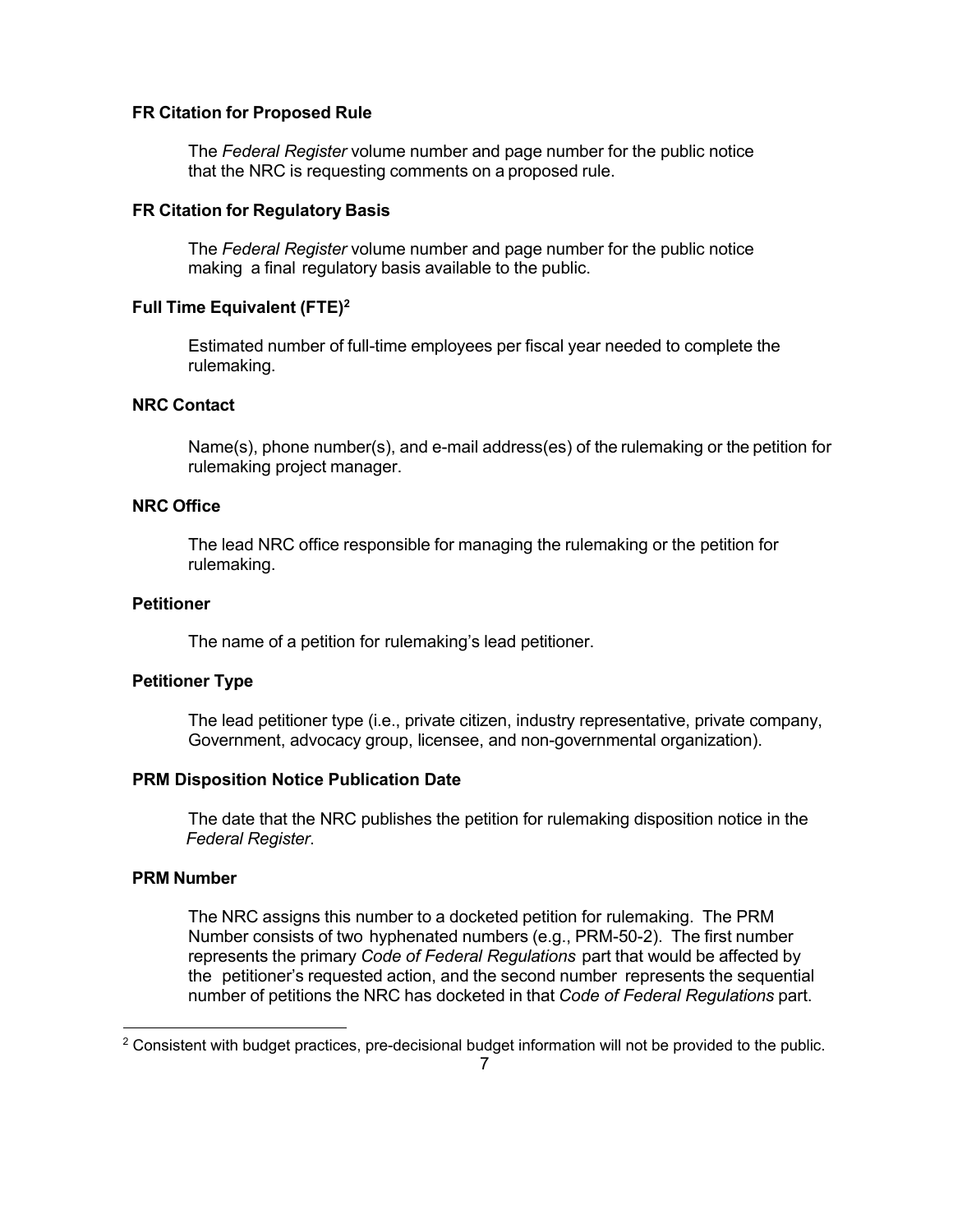### **Proposed Rule Publication Date**

The anticipated or actual date that the NRC publishes a proposed rule in the *Federal Register*. The anticipated publication date is subject to change. The actual publication date has a *Federal Register* citation.

#### **Proposed Rule to Signature Authority**

The anticipated or actual date that the NRC staff provides the draft proposed rule package to an NRC official with authority to approve/sign the proposed rule. The anticipated date is subject to change.

#### **Regulatory Basis Publication Date**

The anticipated or actual date that the NRC publishes a final regulatory basis in the *Federal Register*. The anticipated publication date is subject to change. The actual publication date has a *Federal Register* citation.

#### **RIN**

The Office of Management and Budget uses a Regulation Identifier Number (RIN) to track all relevant documents throughout the entire "lifecycle" of a particular rulemaking activity. The RIN is a unique number assigned to each rulemaking by the NRC when the Commission approves the associated rulemaking plan or when the NRC staff initiates a Commission delegated rulemaking that does not require a rulemaking plan.

## **Rule Phase**

Pre-rule - Any activity related to the rulemaking prior to the NRC staff developing the proposed rule (e.g., approval of the rulemaking plan, publication of an advance notice of proposed rulemaking, developing the regulatory basis, or a public meeting seeking feedback to gauge interest in the rulemaking).

Proposed Rule - The NRC staff is actively developing the *Federal Register* notice that announces contemplated amendments to the NRC's regulations and provides the public with an opportunity to comment on the proposed amendments.

Final Rule - The NRC staff is actively developing the *Federal Register* notice that announces amendments to the NRC's regulations and states the effective date of the amendments.

### **Rule Type3**

1

Administrative - Rulemaking that deals only with internal NRC procedure, organization, or practice.

<sup>&</sup>lt;sup>3</sup> More than one "rule type" may be applicable to a rulemaking.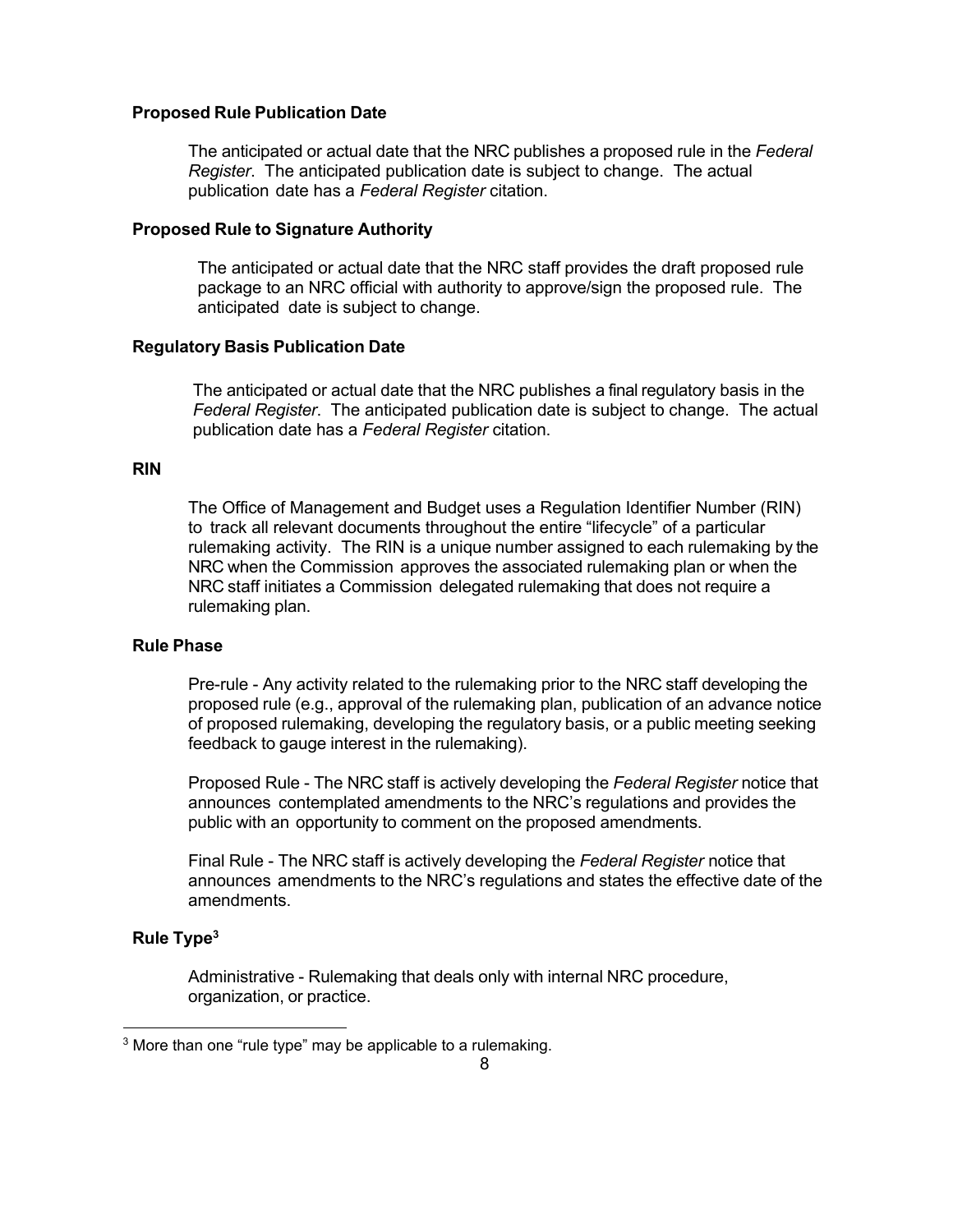Could Establish New Requirements - Rulemaking that could establish new requirements.

Could Reduce or Clarify Existing Requirements - Rulemaking that could eliminate, codify, or clarify existing requirements.

Industry Requested - Rulemaking in response to an official request from industry that results in the NRC's decision to conduct rulemaking (e.g., design certification or amending/revising Certificates of Compliance).

Non-discretionary - Rulemaking required by statute, international treaties or agreements, or needed to conform to other agency requirements.

#### **Rulemaking Initiation Date**

Date the Commission approves the rulemaking plan by issuing a staff requirements memorandum or date a Commission-delegated rulemaking initiated by the NRC staff was added to the tracking system. For a rulemaking approved by the Commission prior to or around February 3, 2016,<sup>4</sup> the rulemaking initiation date is the date the Commission approved the rulemaking activity.

#### **Rulemaking Plan Information**

**.** 

Rulemaking Plan SECY - The SECY number of the rulemaking plan that requested Commission approval to initiate rulemaking activities. For a rulemaking approved by the Commission prior to or around February 3, 2016, the SECY number for the Commission paper that requested Commission approval to initiate the rulemaking activity will be used.

Rulemaking Plan SRM - The staff requirements memorandum number that approves or disapproves the rulemaking plan. For a rulemaking approved by the Commission prior to or around February 3, 2016, the staff requirements memorandum number that approved the rulemaking activity will be used.

SECY ADAMS Number - The Agencywide Documents Access and Management System (ADAMS) accession number of the rulemaking plan that requested Commission approval to initiate rulemaking activities. For a rulemaking approved by the Commission prior to or around February 3, 2016, the ADAMS accession number for the Commission paper that requested Commission approval to initiate the rulemaking activity will be used.

<sup>4</sup> In the February 3, 2016, staff requirements memorandum for SECY-15-0129, "Commission Involvement in Early Stages of Rulemaking" (Agencywide Documents Access and Management System Accession No. ML16034A441), the Commission directed staff to submit rulemaking plans for all rulemakings that are not explicitly delegated to the staff as a staff delegated rulemaking. Due to workload timing, some rulemaking activities were under development and approved by the Commission before this direction was issued, and some were approved shortly afterwards.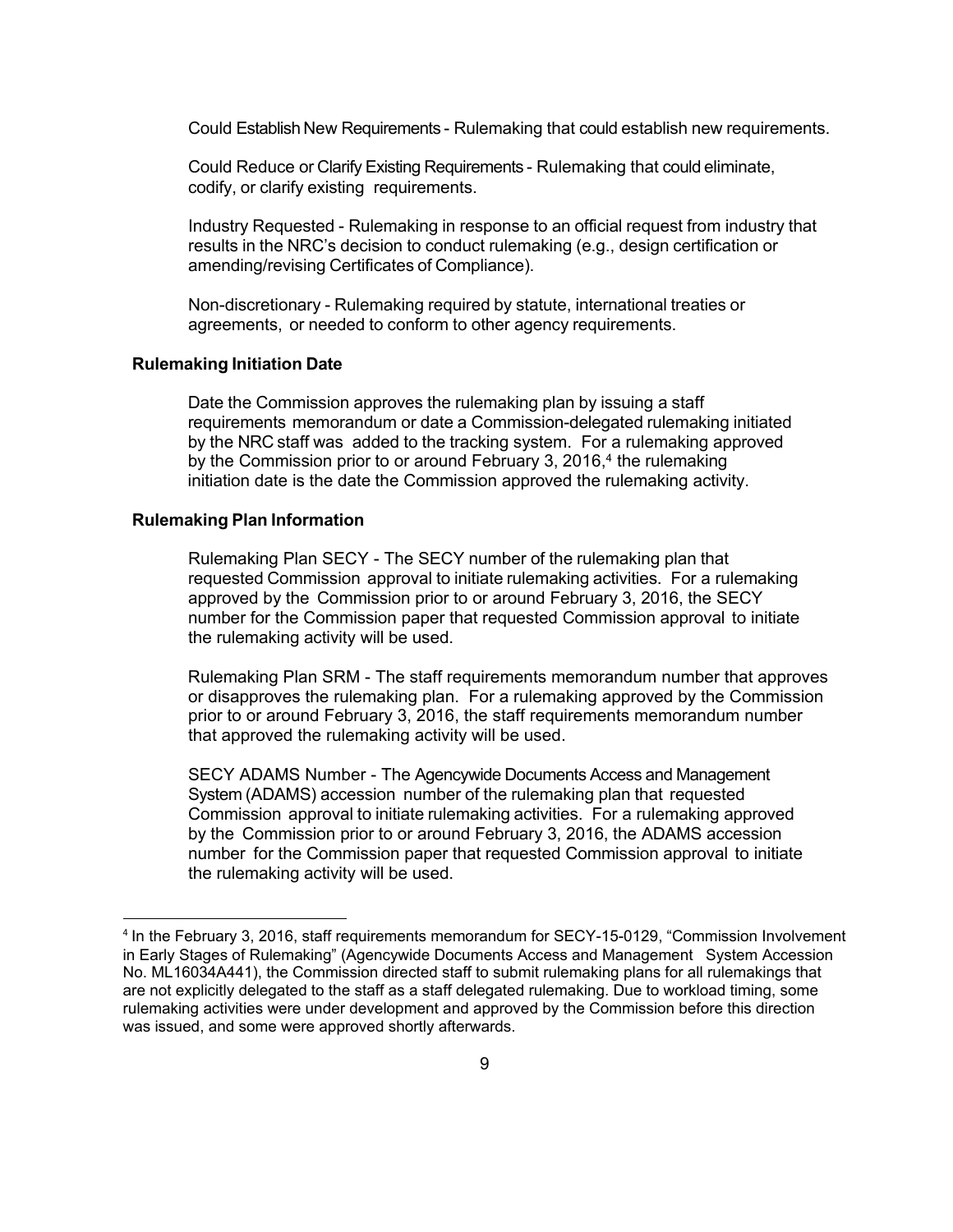SRM ADAMS Number - The ADAMS accession number of the staff requirements memorandum that approves or dis a p p roves the rulemaking plan. For a rulemaking approved by the Commission prior to or around February 3, 2016, the ADAMS accession number of the staff requirements memorandum that approved the rulemaking activity will be used.

## **Rulemaking Plan Status**

Approved - The Commission has approved the NRC staff's rulemaking plan. The status is also "Approved" for a rulemaking approved by the Commission prior to or around February 3, 2016.

Disapproved - The Commission has disapproved the NRC staff's rulemaking plan.

Not Applicable - A rulemaking plan is not applicable for a rulemaking that had progressed beyond the early stages of rulemaking prior to February 3, 2016, such that a rulemaking plan would not serve its intended purpose.

Not Required - A rulemaking plan is not required for a rulemaking that is explicitly delegated as a staff delegated rulemaking.

Pending - A rulemaking has been included in the tracking system/annual rulemaking report, but the Commission has not yet approved the NRC staff's rulemaking plan.

### **Signature Authority**

An NRC official with authority to approve/sign a proposed and final rule (i.e., Commission Approval & SECY Signature, Executive Director for Operations, Chief Financial Officer, Director of the Office of Nuclear Reactor Regulation, and Chief of the Rules, Announcements, and Directives Branch of the Office of Administration).

#### **Status**

## **Rulemaking**

Anticipated to be Completed this Fiscal Year - The NRC anticipates the funded final rule will be published this fiscal year.

Combined with Another Rulemaking – Completed - The NRC is pursing the issues in this rulemaking along with the issues in another similar rulemaking. This rulemaking will no longer appear as a standalone rulemaking activity.

Completed - The final rule *Federal Register* notice has been published.

Discontinued - The Commission has approved no longer pursuing the rulemaking.